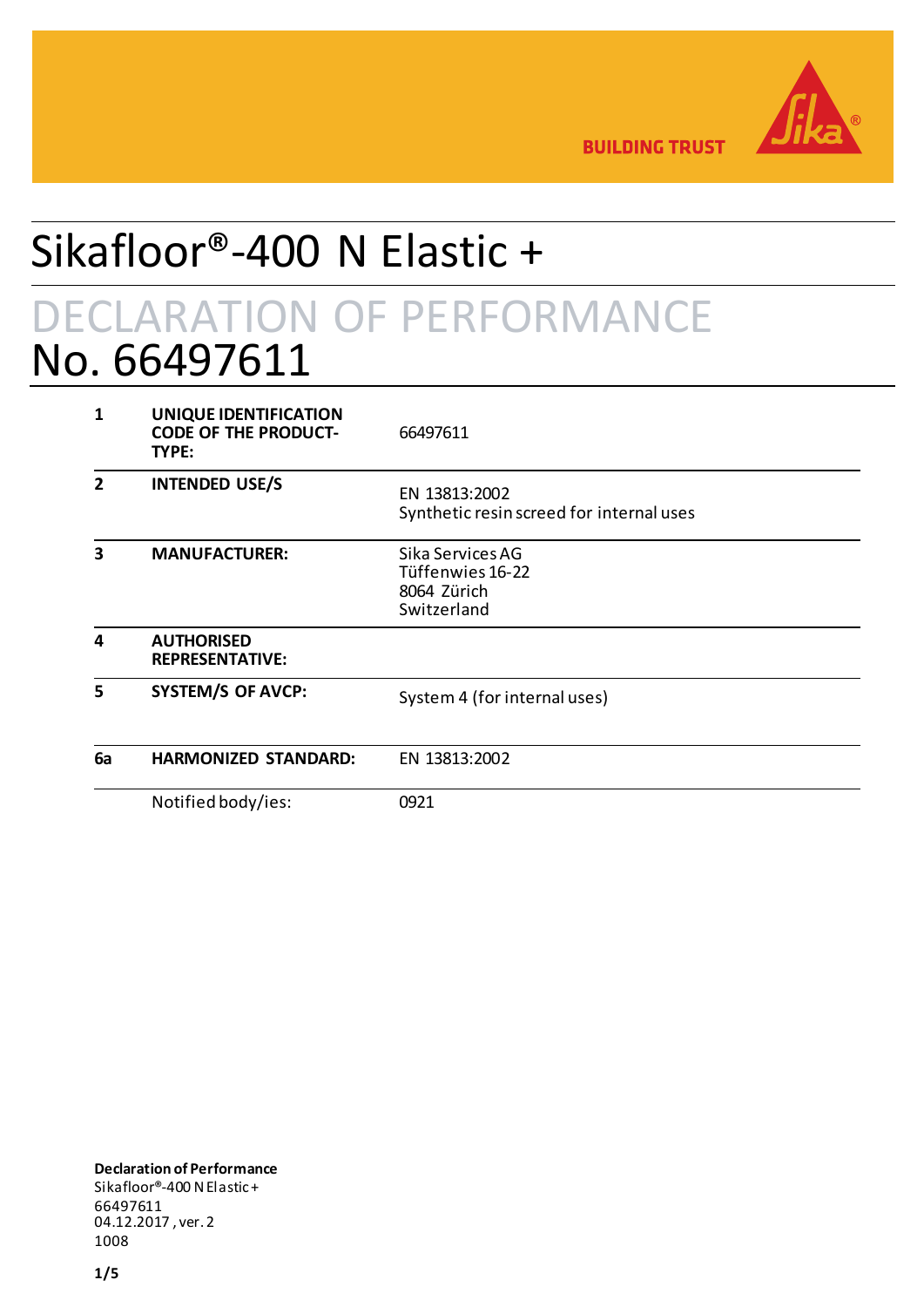**7 DECLARED PERFORMANCE/S**

| <b>Essential Characteristics</b> | Performance              | <b>AVCP</b> | Harmonized<br><b>Technical</b><br>Specification |
|----------------------------------|--------------------------|-------------|-------------------------------------------------|
| Reaction to fire:                | $E_{fl}$ <sup>1)</sup>   | System 4    |                                                 |
| Release of corrosive substances: | <b>SR</b>                | System 4    |                                                 |
| Water permeability:              | <b>NPD</b>               | System 4    |                                                 |
| Wear resistance:                 | $\leq$ AR1 <sup>2)</sup> | System 4    |                                                 |
| Bond strength:                   | $\geq$ B2,0              | System 4    |                                                 |
| Impact resistance:               | NPD                      | System 4    | EN 13813:2002                                   |
| Sound insulation:                | <b>NPD</b>               | System 4    |                                                 |
| Sound absorption:                | <b>NPD</b>               | System 4    |                                                 |
| Thermal resistance:              | <b>NPD</b>               | System 4    |                                                 |
| Chemical resistance:             | <b>NPD</b>               | System 4    |                                                 |

 $^{\rm 1)}$  According to Commission Decision 2010/85/EU of 9 February 2010 the product fulfils the reaction -tofire performance class E/Efl without further testing

 $2)$  Min. classification, please refer to the individual test certificate.



**Declaration of Performance** Sikafloor®-400 N Elastic + 66497611 04.12.2017 , ver. 2 1008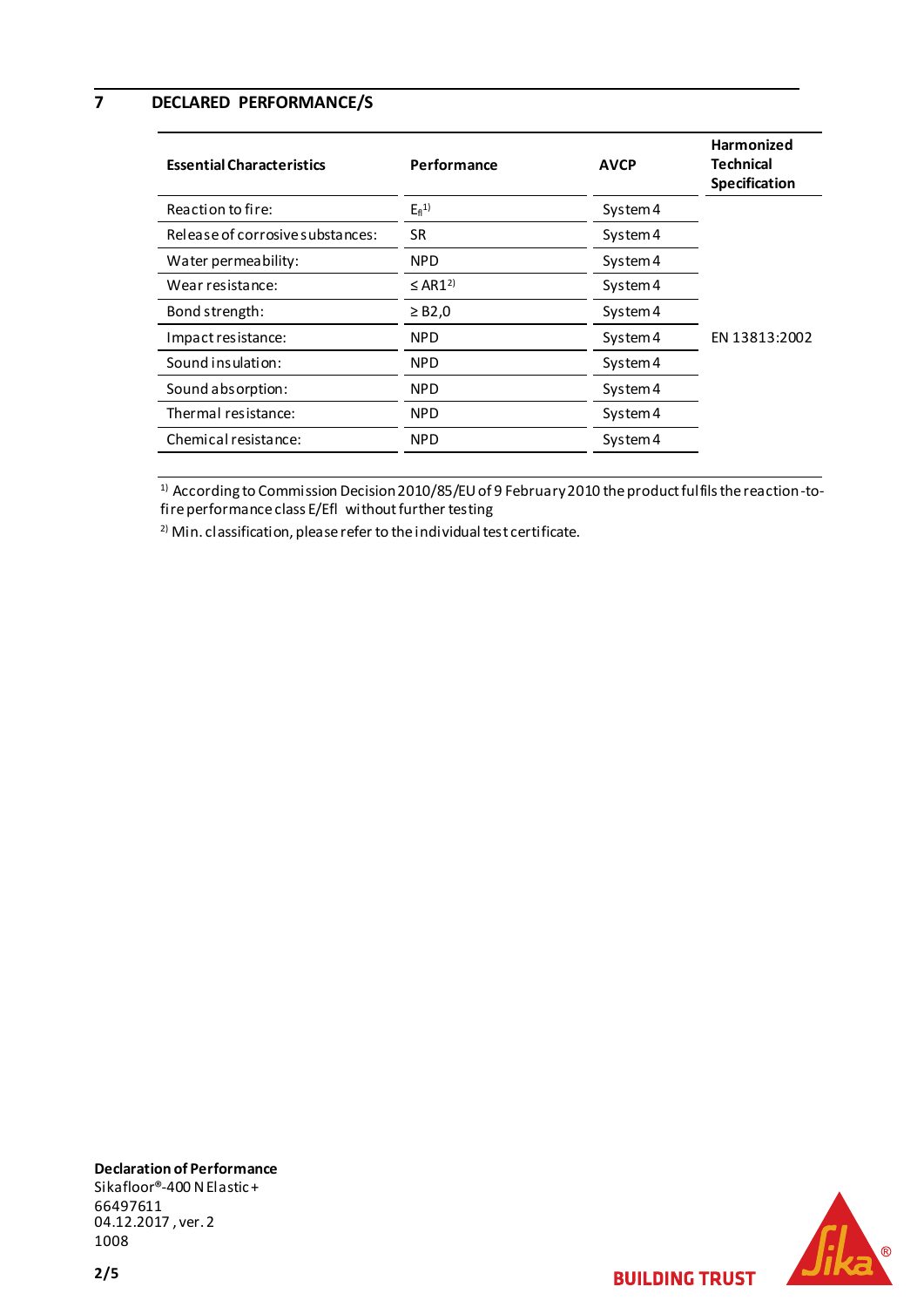### **8 APPROPRIATE TECHNICAL DOCUMENTATION AND/OR - SPECIFIC TECHNICAL DOCUMENTATION**

The performance of the product identified above is in conformity with the set of declared performance/s. This declaration of performance is issued, in accordance with Regulation (EU) No 305/2011, under the sole responsibility of the manufacturer identified above.

Signed for and on behalf of the manufacturer by:

Name: Kostas Mourikis Function: TMM Flooring At Athens on 23 March 2020

Name: Alexandros Melissourgos Function: Technical Manager At Athens on 23 March 2020

End of information as required by Regulation (EU) No 305/2011

## **RELATED DECLARATION OF PERFORMANCE**

| <b>Product name</b>        | <b>Harmonized standard</b> | DoP number |
|----------------------------|----------------------------|------------|
| Sikafloor®-400 N Elastic + | FN 1504-2:2004             | 39166068   |

**Declaration of Performance** Sikafloor®-400 N Elastic + 66497611 04.12.2017 , ver. 2 1008



**BUILDING TRUST**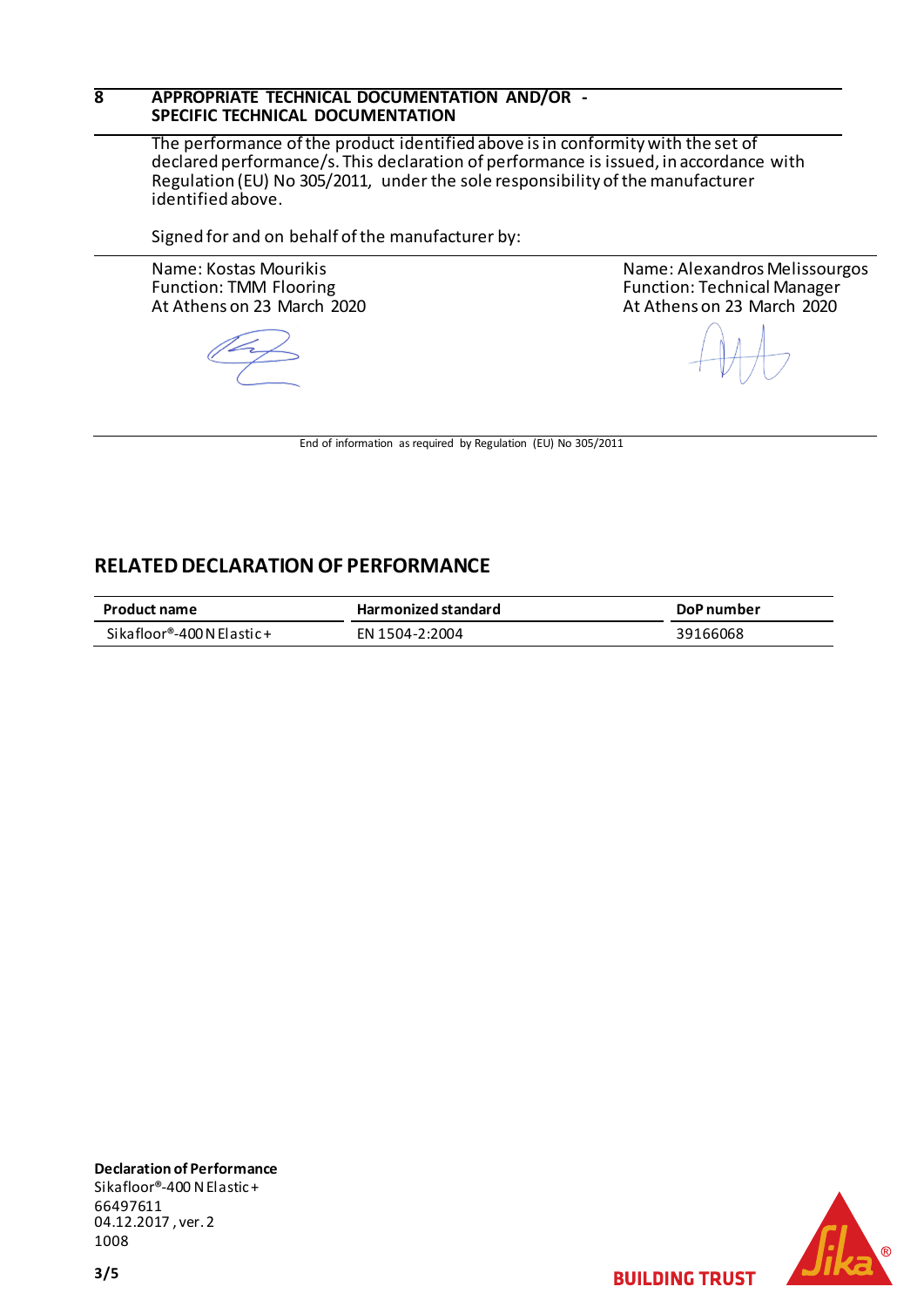|                                  | $\epsilon$                               |
|----------------------------------|------------------------------------------|
|                                  | 08                                       |
|                                  | EN 13813:2002                            |
|                                  | DoP No. 66497611                         |
|                                  | Sika Services AG, Zürich, Switzerland    |
|                                  | Notified Body 0921                       |
|                                  | Synthetic resin screed for internal uses |
|                                  |                                          |
| Reaction to fire:                | $E_{fl}$                                 |
| Release of corrosive substances: | SR                                       |
| Wear resistance:                 | $\leq$ AR1                               |
| Bond strength:                   | $\geq$ B2,0                              |
|                                  |                                          |

## **ECOLOGY, HEALTH AND SAFETY INFORMATION (REACH)**

For information and advice on the safe handling, storage and disposal of chemical products, users shall refer to the most recent Safety Data Sheet (SDS) containing physical, ecological, toxicological and other safety related data.

## **LEGAL NOTE**

The information, and, in particular, the recommendations relating to the application and end-use of Sika products, are given in good faith based on Sika's current knowledge and experience of the products when properly stored, handled and applied under normal conditions in accordance with Sikas recommendations. In practice, the differences in materials, substrates and actual site conditions are such that no warranty in respect of merchantability or of fitness for a particular purpose, nor any liability arising out of any legal relationship whatsoever, can be inferred either from this information, or from any written recommendations, or from any other advice offered. The user of the product must test the products suitability for the intended application and purpose. Sika reserves the right to change the properties of its products. The proprietary rights of third parties must be observed. All orders are accepted subject to our current terms of sale and delivery. Users must always refer to the most recent issue of the local Product Data Sheet for the product concerned, copies of which will be supplied on request.

**Declaration of Performance** Sikafloor®-400 N Elastic + 66497611 04.12.2017 , ver. 2 1008

**BUILDING TRUST**